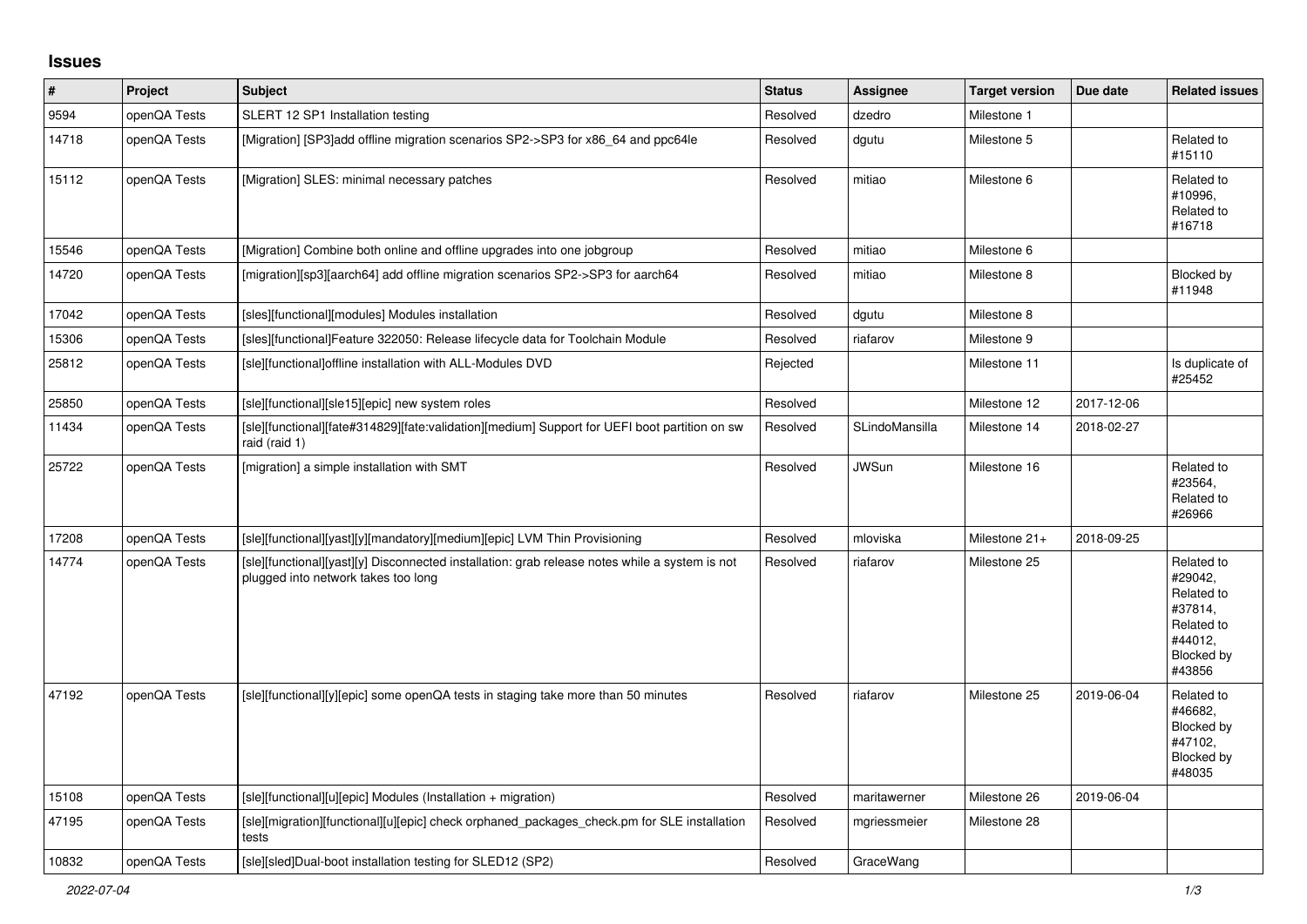| $\vert$ # | Project      | <b>Subject</b>                                                                                          | <b>Status</b> | <b>Assignee</b> | <b>Target version</b> | Due date | <b>Related issues</b> |
|-----------|--------------|---------------------------------------------------------------------------------------------------------|---------------|-----------------|-----------------------|----------|-----------------------|
| 11572     | openQA Tests | Toolchain Module on aarch 64                                                                            | Resolved      | okurz           |                       |          |                       |
| 11792     | openQA Tests | Feature 313516: implement image based snapshotting for btrfs analog to zfs send/receive                 | Resolved      | mkravec         |                       |          |                       |
| 12908     | openQA Tests | Feature 318875 and 320919: Add Saltstack to the Advanced Systems Management Module                      | Resolved      |                 |                       |          |                       |
| 11794     | openQA Tests | Feature 319335: UNC: Secondary viewonly password                                                        | Resolved      | mkravec         |                       |          |                       |
| 11798     | openQA Tests | Feature 319981: ACPI Support for AArch64                                                                | Resolved      | mkravec         |                       |          |                       |
| 15110     | openQA Tests | [Online migration] SLES and SLED: SP2->SP3                                                              | Resolved      | mitiao          |                       |          | Related to<br>#14718  |
| 34924     | openQA Tests | [PjM][epic][tools] Share openQA Hardware between SUSE and openSUSE                                      | Rejected      |                 |                       |          |                       |
| 34411     | openQA Tests | [sle][migration] Bsc#1086818 Migration: new modules not correctly added                                 | Resolved      | leli            |                       |          | Related to<br>#34069  |
| 43724     | openQA Tests | [sle][security] Bug 1110700 - remove non-enterprise server nproc limits in<br>/etc/security/limits.conf | Resolved      | whdu            |                       |          |                       |
| 80726     | openQA Tests | [SLE][Migration] data migration from openIdap2 -> 389-ds                                                | New           | coolgw          |                       |          |                       |
| 104223    | qe-yast      | Remove soft-fail when bug was fixed                                                                     | Closed        | JRivrain        | Current               |          |                       |
| 11330     | openQA Tests | Install SMT pattern on SLES 12 SP2                                                                      | Resolved      | dzedro          | Milestone 3           |          |                       |
| 11332     | openQA Tests | Install SMT pattern on SLES 12 SP1 then migrate from SP1 to SP2                                         | Resolved      | dzedro          | Milestone 3           |          |                       |
| 11432     | openQA Tests | Feature 312751: snapper: cleanup rules based on free space and/or fill-level                            | Resolved      | dgutu           | Milestone 3           |          | Related to<br>#15036  |
| 11444     | openQA Tests | Feature 318101: Show user defined comments in grub2 menu for snapshots                                  | Closed        | dgutu           | Milestone 3           |          |                       |
| 11450     | openQA Tests | Feature 318787: YaST logic on Network Restart while no confg changes were made                          | Resolved      | dzedro          | Milestone 3           |          |                       |
| 11436     | openQA Tests | Feature 317701: Additional bootloader testing: Do not use perl-bootloader in<br>vast2-bootloader        | Resolved      | okurz           | Milestone 3           |          |                       |
| 11440     | openQA Tests | Feature 317897: [BETA 1] Provide minimal possible size of a btrfs filesystem for resizing               | Resolved      | mkravec         | Milestone 3           |          |                       |
| 11442     | openQA Tests | Feature 317970: Remove creation of autoyast profile during installation                                 | Resolved      | mkravec         | Milestone 3           |          |                       |
| 11446     | openQA Tests | Feature 318144: Btrfs quota group improvements                                                          | Resolved      | mkravec         | Milestone 3           |          | Copied to<br>#13974   |
| 11460     | openQA Tests | Feature 320494: Disable installation source after installation if we register system                    | Resolved      | michalnowak     | Milestone 3           |          | Related to<br>#11708  |
| 11510     | openQA Tests | SLE HA - add system role                                                                                | Closed        |                 | Milestone 3           |          |                       |
| 11562     | openQA Tests | s390x: local disk, add a second disk                                                                    | Rejected      | mgriessmeier    | Milestone 3           |          |                       |
| 11448     | openQA Tests | Feature 318405: implement bash autocompletion for btrfs commands                                        | Resolved      | mkravec         | Milestone 3           |          |                       |
| 11452     | openQA Tests | Feature 318945: AutoYaST EULA display                                                                   | Resolved      | mkravec         | Milestone 3           |          |                       |
| 11454     | openQA Tests | Feature 319624: YaST - Existing SSH Host Keys Dialog                                                    | Resolved      | dzedro          | Milestone 3           |          |                       |
| 11456     | openQA Tests | Feature 319639: Set hostname in Installer properly                                                      | Resolved      | michalnowak     | Milestone 3           |          |                       |